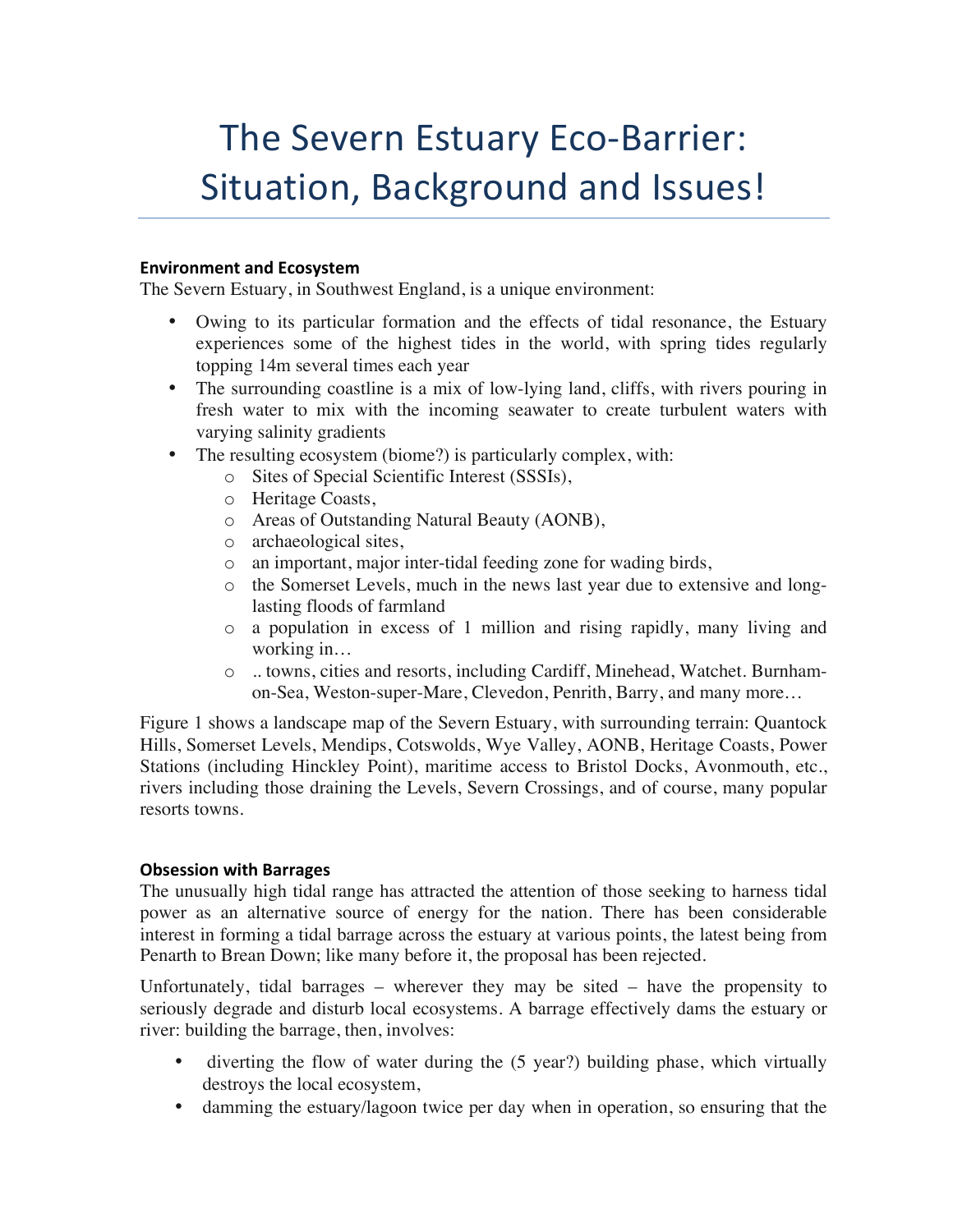original ecosystem could not recover, even if it were possible.

Instead, a substantially different mix of flora and fauna would eventually emerge… Governments, including those in the UK, have been reluctant to approve barrage schemes for these reasons, considering that the energy, which would be derived from a barrage, would not really compensate for the disruption/destruction of complete ecosystems, the outcome from which disruption would be unknowable, but would surely not be beneficial…



**Figure 1. Severn Estuary Landscape & Topography. (Severn Estuary Partnership Maps)** Showing the main hill formations, Somerset Levels, power stations (including Hinckley C nuclear), resort towns, AONB, and built-up areas outside the nominal boundary of the Severn Estuary.

## **Existential Threat to the Severn Estuary: Storm Tides/Storm Surges**

Concern over tidal barrages has diverted attention from the *existential threat* to the Severn Estuary: Storm Tides/Storm Surges. A storm tide is a tsunami-type event associated with low atmospheric pressure, which can raise the level of the sea, creating a storm surge of 5- 6m above mean sea level. Should a low-pressure event (storm) moving up the Bristol Channel coincide with a high spring tide, then a Storm Tide/Surge would sweep up the Severn Estuary, overwhelming even recently-reinforced sea defences, inundating the land, destroying property, habitats, SSSIs, archaeological sites, and drowning many people.

It has happened before. In 1953, a major flood was caused by a heavy storm. A combination of high spring tide and severe European windstorm over North Sea caused a storm tide along the east coast of England and Scotland; wind, high tide, and low pressure saw the water level rise by some 5.6 metres (18.4 ft.) above mean sea level.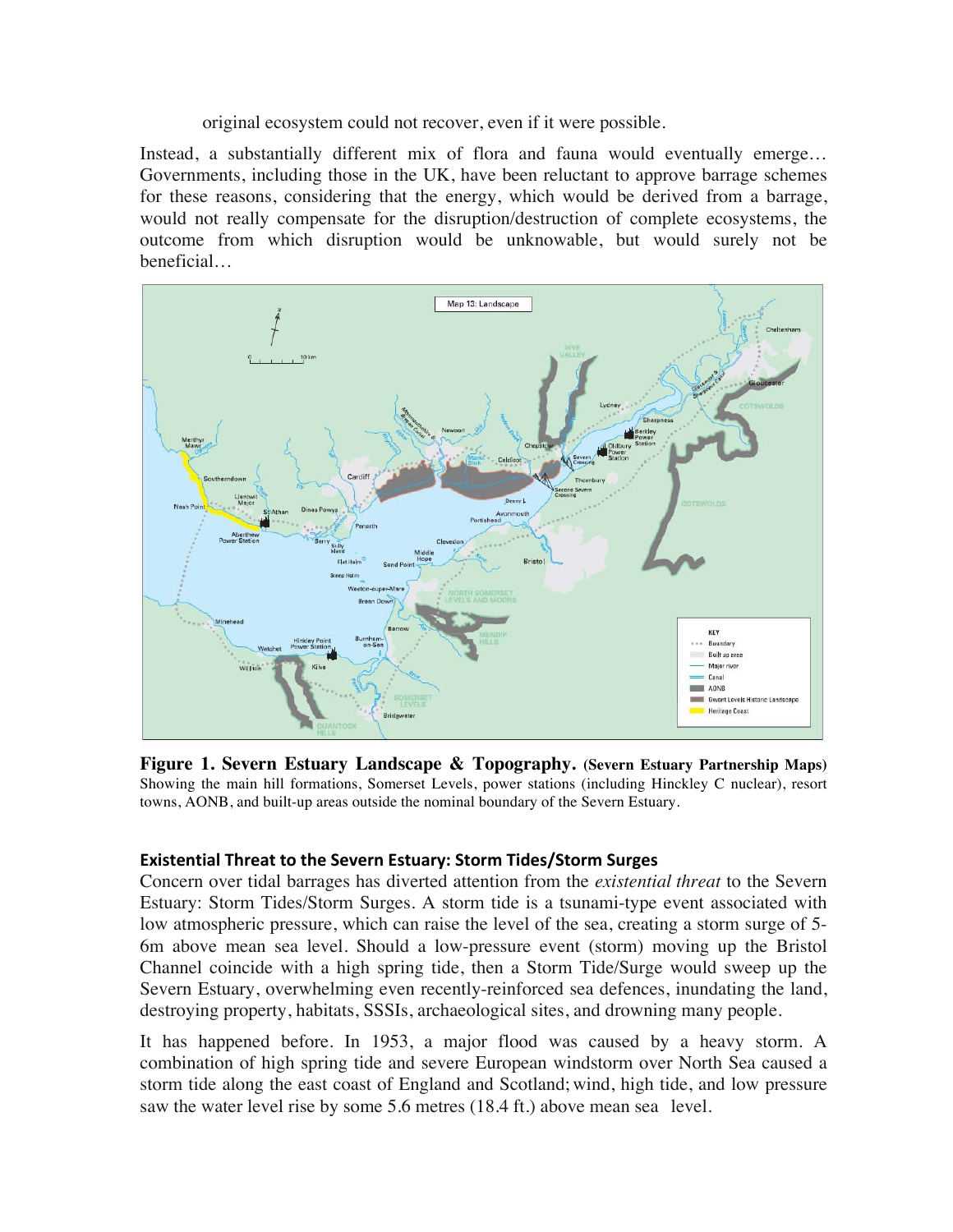It overwhelmed sea defences and caused extensive flooding.<sup>1</sup> In England, 307 people were killed in Lincolnshire, Norfolk, Suffolk and Essex. As a direct result, the Thames Barrier programme was started to secure central London against future storm tides. But, the Severn Estuary, which is as much–*if not more–*at risk from Storm Tides, *has no such Barrier*.

This, despite a history of storm tides affecting the Somerset Levels,<sup>2</sup> which are at risk from both tidal *and* land-based floodwaters:

- o The Bristol Channel Floods of 1607 which resulted in the drowning of an estimated 2,000 or more people, with houses and villages swept away, an estimated 200 square miles (51,800 ha) of farmland inundated and livestock destroyed, wrecking the local economy along the coasts of the Bristol Channel and Severn Estuary
	- o The coasts of Devon and the Somerset Levels as far inland as Glastonbury Tor, 14 miles (23 km) from the coast, were also affected. The sea wall at Burnham-on-Sea gave way and the water flowed over the low-lying levels and moors.
	- o Eyewitness accounts of the disaster told of "huge and mighty hills of water" advancing at a speed "faster than a greyhound can run" and only receding 10 days later.
- o Great storm of 1703, waves came 4 feet (1.2 m) over sea walls.
- o Sea wall breached in 1799, filling Axe valley with seawater.
- $\circ$  1872, flood covered 7,000 acres (28 km<sup>2</sup>), and in...
- o 1919, 70,000 acres (283 km<sup>2</sup> ) were inundated with seawater, *poisoning the land for up to 7 years*.

From the above, we may reasonably deduce that the threat to the Estuary and the Somerset Levels may be infrequent, since the last major event was in 1919. Alternatively, if the interval between such events is observed to be about 100 years, then we might expect another such storm tide within a decade? Or sooner?

However, that would be to reckon without the effects, already being felt around our coasts, of global warming, which is having several coordinated effects:<sup>3</sup>

- o The mean sea level is set to rise by about 1m by the end of the century, which implies a very large increase in the amount of water in the seas around our coast.
- $\circ$  The mean global temperature, which has already risen by over 1°C since the start of the Industrial Revolution, is set to rise by another  $1^{\circ}$ C – or more – by the end of the century, which implies a major increase in both the energy and humidity in the atmosphere.

These two taken together indicate that: tides will be higher; depressions will become deeper; storms (and surges) will become more severe; will be more frequent; and will precipitate more rainwater…which can amplify the effects of tidal surge as the heavy rains drain off surrounding land into rivers feeding the estuary upper reaches…

For the Severn Estuary in particular, this means that the probability of occurrence, the

 $1$  https://en.wikipedia.org/wiki/North Sea flood of 1953

<sup>2</sup> https://en.wikipedia.org/wiki/Somerset\_Levels

<sup>&</sup>lt;sup>3</sup> Notwithstanding COP21/SIF15, the agreements from which have yet to be ratified and implemented...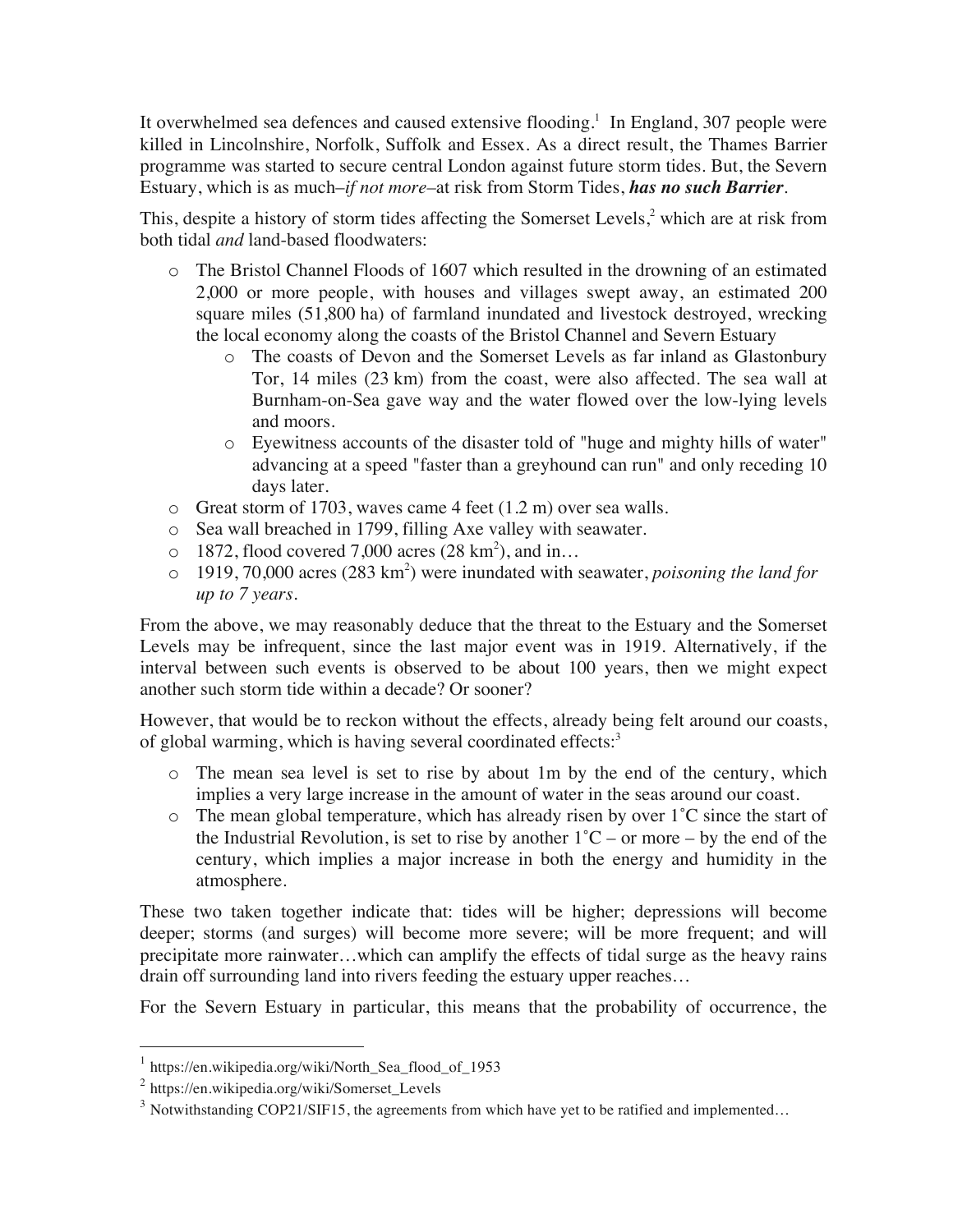frequency of occurrence, and the severity of storm tides/storm surges when they do occur, will increase in the coming years. The effects of global warming are already noticeable around our battered shores…

Governments of all persuasions have been properly concerned over the potential damage that would be wreaked by proposed tidal barrages. Meanwhile, with attention diverted by such "barrage issues," the *existential and burgeoning threat* to the environment, ecosystem and over one million inhabitants of the Severn Estuary from storm tides/storm surges appears to have been largely overlooked… together with the potential to generate ecofriendly tidal *stream* power using invisible, submerged turbines.

## **Is there anything to be done?**

Well, we could do nothing and trust to luck that a Storm Tide and a Spring Tide do not coincide…History suggests that would be a foolish course, and certainly one that would be inconsistent with government's duty of care for the environment and for the people.

It may be, however, that we have a limited time upon our hands, before the next Storm Tide devastates the Estuary. How much? That would be a gamble, and odds shorten against us the longer we leave it.

## **Could we construct an Eco-Barrier against Storm Tides?**

Which goes to suggest that we may have a little time to construct a barrier, a Severn Estuary Eco-Barrier, that we may invoke at any time to block the surge of a Storm Tide, but which otherwise has no negative effect on the Estuarine environment and ecosystem(s).

Could we, for instance, build an Eco-Barrier across the Estuary at some convenient point, with its shutters normally open, allowing water to flow, erosion and deposition to continue, drift to, uh, drift: an Eco-Barrier that would have zero effect on ecosystem, flora and fauna, salinity, deposition, erosion, etc., all the year round? Such an Eco-Barrier's shutters would be closed if, and only if, there was a Storm Tide surging up the Bristol Channel…at which time, it would protect and conserve the Severn Estuary, its ecosystem(s), habitats, SSSIs, AONB, archaeological sites,  $RAMSAR<sup>4</sup>$  sites, and it's ever-growing population, from the destructive Tidal Surge.

Such a Severn Estuary Eco-Barrier may not appear unreasonable in principle, but it would surely:

- be a major challenge to span the Estuary, which is some 20km across at its boundary;
- take a long time to build;
- disturb the Estuarine ecosystem(s) in the process, see Figure 2;
- be fundamentally *unaffordable;*
- interfere with shipping going in and out of Avonmouth and the Bristol Docks, and…
- be an eyesore, at the very least damaging an area of Outstanding Natural Beauty

 <sup>4</sup> RAMSAR sites are wetlands of international importance designated under the RAMSAR Convention.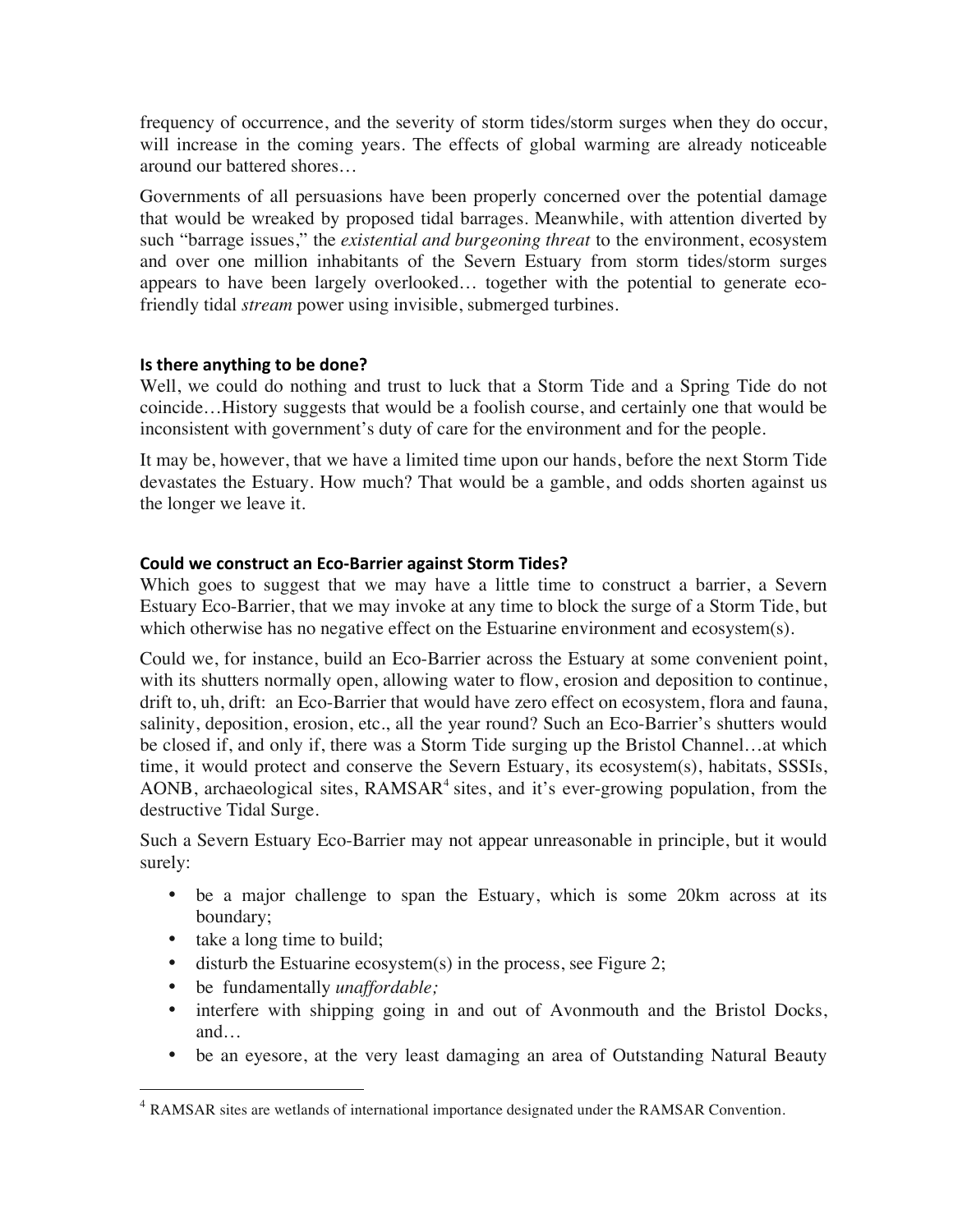#### (AONB)?

Suppose we could overcome those very real objections, could we *then* have a Severn Estuary Eco-Barrier to protect, conserve and preserve the precious and unique Estuarine environment and ecosystem(s), peoples, properties, farmland, habitats, SSSIs, etc., etc? And, could we harness a modest proportion of the tidal stream energy flowing through the Eco-Barrier, pursuant to both *conserving* the estuarine ecosystem *and affording* the Eco-Barrier?

These, and many more questions indicate the need for an objective examination of the *concept* of a Severn Estuary Eco-Barrier against Storm Tide, one which explores the many ramifications of introducing such an Eco-Barrier which, although intended to conserve and protect, would seem inevitably destined to disturb and upset in the process…

Such a concept study would *not* necessarily provide a proven design and affordable implementation plan for a Severn Estuary Eco-Barrier. It would, however, show at least one way in which such an Eco-Barrier to conserve and protect the precious and unique Severn Estuary ecosystems, environments and people might be constructed and afforded in a sensible timescale.



**Figure 2. Coastal Processes & Topography. (Severn Estuary Partnership Maps)** Shows the continuing processes of drift, erosion and deposition, together with cliffs, low-lying coast, and land less than 10m above Mean Sea level, which would be threatened by storm-tide/storm surge.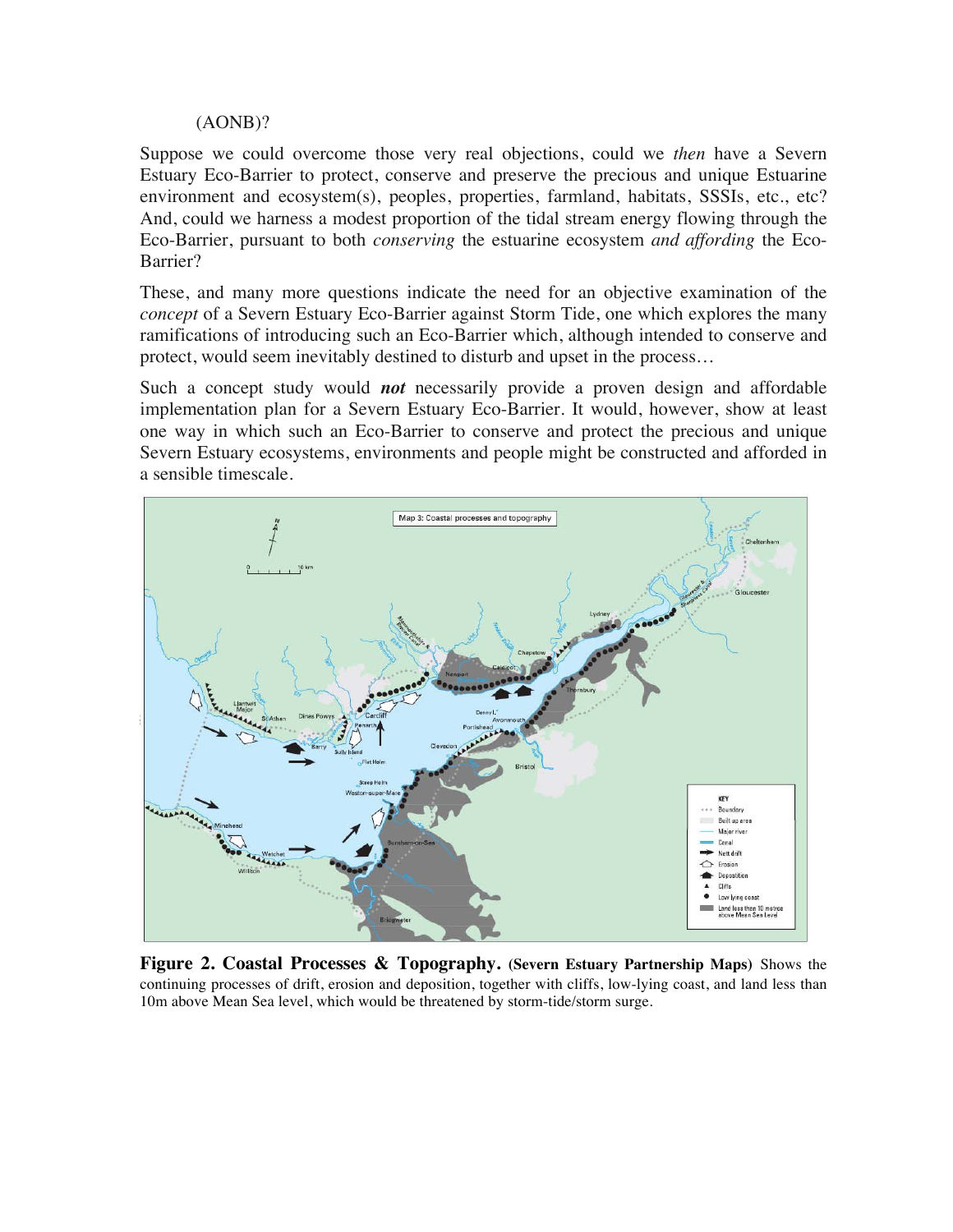# Severn Estuary Eco-Barrier **Concept Study**



**Figure 3. Severn Estuary Eco-Barrier Concept** Many bays are connected together to form an Eco-Barrier across the opening, and between cliffs on opposing banks. Each bay is fitted with shutters, shown open. In addition there is an open lock (surge gate), which may have a drawbridge over it. The whole offers little or no resistance to the flow of Estuary waters… Surge gates and shutters would be closed only to block Tidal Surge. Underwater turbines may be operating, but are not evident…The upper deck, in this artist's impression, is bare…but need not be in practice.

#### **The Challenge**

Is it practicable to build a *Severn Estuary Eco-Barrier* (corresponding with the *Thames Barrier*, i.e., *not* to be confused with *a barrage)* that:

- 1. Protects low-lying coast, inc. population, towns, cities, power stations, resorts, Somerset Levels, etc., against storm tide — *which would overwhelm current sea defences*
- 2. Future-proofs Estuary's, habitats, litoral/intertidal/subtidal zones, archaeological sites, RAMSAR, SSSIs, AONB, hydrology and salinity etc. in face of rising tides and global warming
- 3. Conserves unique, precious, dynamic Estuarine ecosystem(s)
- 4. Assists with draining floods from Somerset Levels
- 5. Generates sufficient energy to fund its own construction, consistent with 1 4?

The last bullet is of particular interest. The notion of generating energy will smack to many of a tidal barrage scheme in a rather thin disguise. That would be quite incorrect. There is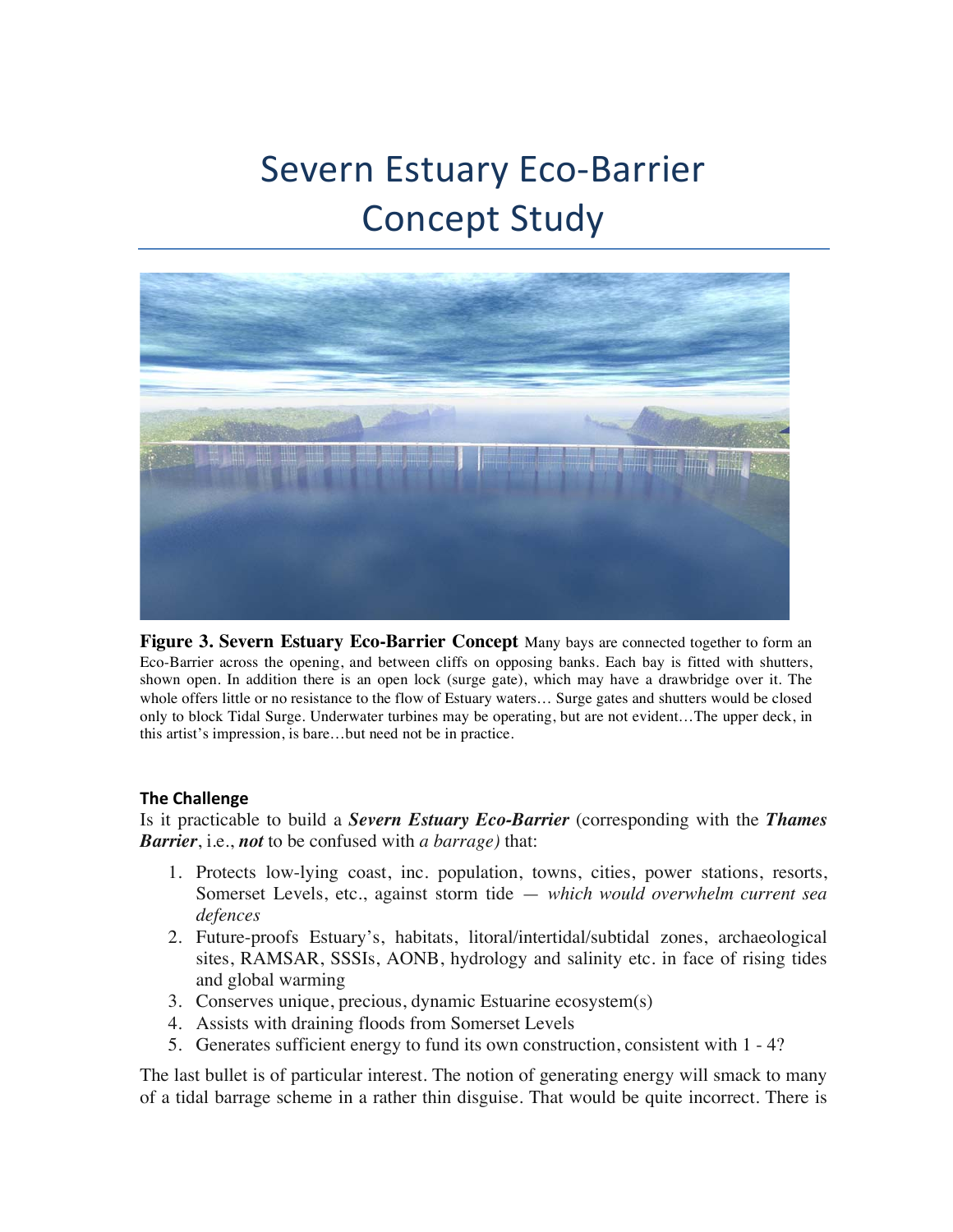an alternative to the damaging tidal *barrage* for generating electrical energy from the tide, a.k.a. Tidal Energy Conversion (TEC): *tidal stream* employs submerged propeller turbines (like small wind turbines) to generate more modest amounts of electrical power four times per day using the kinetic energy of both ebb and flood tides. Tidal stream turbines, used exclusively in this instance to fund the otherwise unaffordable Eco-Barrier, would have little effect on the flow of water…and the vast amount of estuary water would continue through the Eco-Barrier around, over, under and through the turbines unimpeded, with minimal or no risk to marine life.

After successful trials, part DTI-funded research at nearby Lynmouth is showing promise for tidal stream power generation. Twin 600kW propeller turbines mounted on a single pile driven into the bedrock (SeaGen) are to be installed to generate power for the local area.<sup>5</sup> The Lynmouth location benefits from a particularly high tidal stream velocity, which suggests that propeller turbines submerged in the bays of a Severn Estuary Eco-Barrier might not generate quite as much tidal stream power, per bay, since the water may not flow quite so fast. On the other hand, it may be possible to shape the plinths of each bay, such that the water "streamlines"/speeds up as it passes between each bay's plinths (Venturi effect), so enhancing the potential to generate power, which is proportional to the cube of the water velocity. Further, there might be 400 such bays, so that the aggregated power from all of these bays could prove an invaluable legacy.

So, provided it can be done with zero impact on the Severn Estuary ecosystem(s), it seems "not unreasonable" to mount relatively small, submerged tidal stream turbines in each of the many bays that will go to make up the Severn Estuary Eco-Barrier, and to sell the electrical power so produced to the National Grid, as a means of funding construction. And thereby can be glimpsed the essence of a plan…

# **Construction: Concept of Operations**

**Broad philosophy:** introduce successive parts of structure in sequence, very few at a time, without any dams or other impediments to flow. Piers, plinths, etc., to be constructed from the water's surface downward:

- e.g. drive piles into bedrock from tethered platform/boat;
- fit preformed blocks around piles;
- lower gently to bottom, to construct reinforced plinths each with a hydrofoil planform.
- Pile-drivers will disturb above and below water, but minimally and for limited period…

*Carefully phased introduction*. Allow Estuary to rest and recover between activities. Ecosystem disturbance and recovery to be monitored by ecologists, who should research, plan and test reasonable rates of introduction.

The whole to progress in phases, and to be spaced out irregularly across the estuary, with recovery-breaks punctuating phases…

 <sup>5</sup> http://www.reuk.co.uk/Worlds-First-Open-Sea-Tidal-Turbine.htm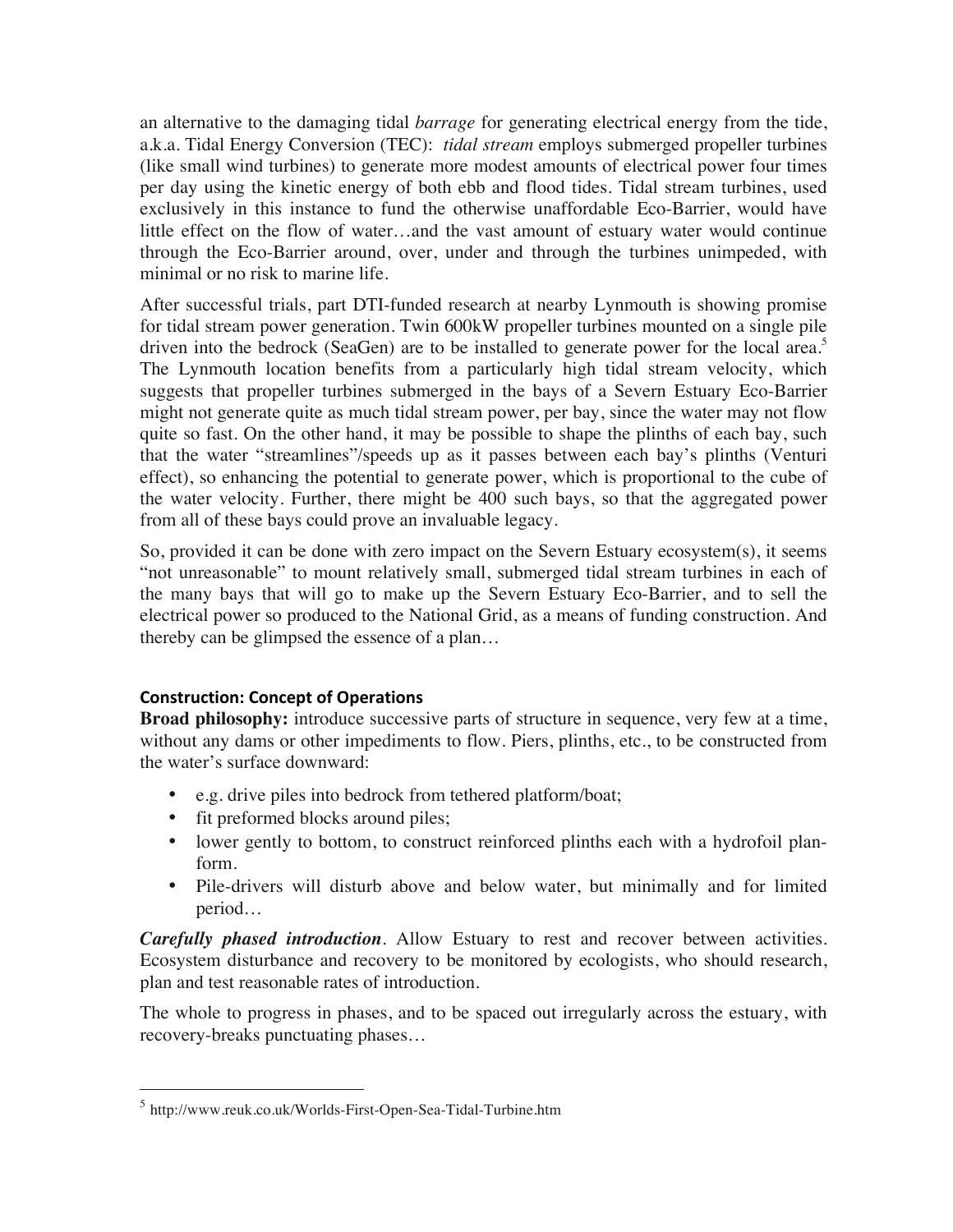# **Orchestrating the Eco-Barrier**

It will prove necessary to control each and every bay, individually and collectively to ensure and maintain the natural flow, drift, deposition, turbulence, etc., of the waters. This may be referred to as "Orchestrating the Eco-Barrier," i.e. operating the whole Eco-Barrier, bay-by-bay, and as a complete suite of bays: playing the equivalent of 'chords,' 'arpeggios,' etc., as might be played on a rather large organ.

Orchestration will deploy several means of control to create harmony and optimum operation:

- Individual bay shutters may be open or closed,
- Turbines may be engaged, idling, or driven-as fans to clear deposition, to accelerate or decelerate flow. They may be raised or lowered in the water to access different stream velocities at different levels in their respective water columns…
	- o There may be several kinds and configurations of propeller turbine. Each bay would be different, with different water columns, etc., and stream velocities that vary with depth…and there would be a degree of bay-to-bay interaction to manage…

Activating these various features differentially on a bay-by-bay basis should allow the control/modification/restitution of water and deposition dynamics to be maintained at "pre-Barrier levels."



**Figure 4. First Bay Complete.** Each Bay consists of two reinforced end-plinths, a top deck, horizontal louvre supports, full-length sectioned louvres with top-mounted drive motors, and–barely visible–a shaft (pile?) extending from the top deck down to submerged turbine(s). Each Bay is under-lit using light-pipes to convey sun/daylight from the top deck underneath, to prevent shadows of the deck attracting marine life.

This level of control and regulation will require embedded Estuarine sensors to monitor and adjust overall Eco-Barrier "behaviour" to maintain Estuarine ecosystems, hydro-dynamics, to optimally-extract tidal stream power and, of course to anticipate storm tides!!!

*Not only will this "orchestration" be essential* for the Eco-Barrier complete, but it will be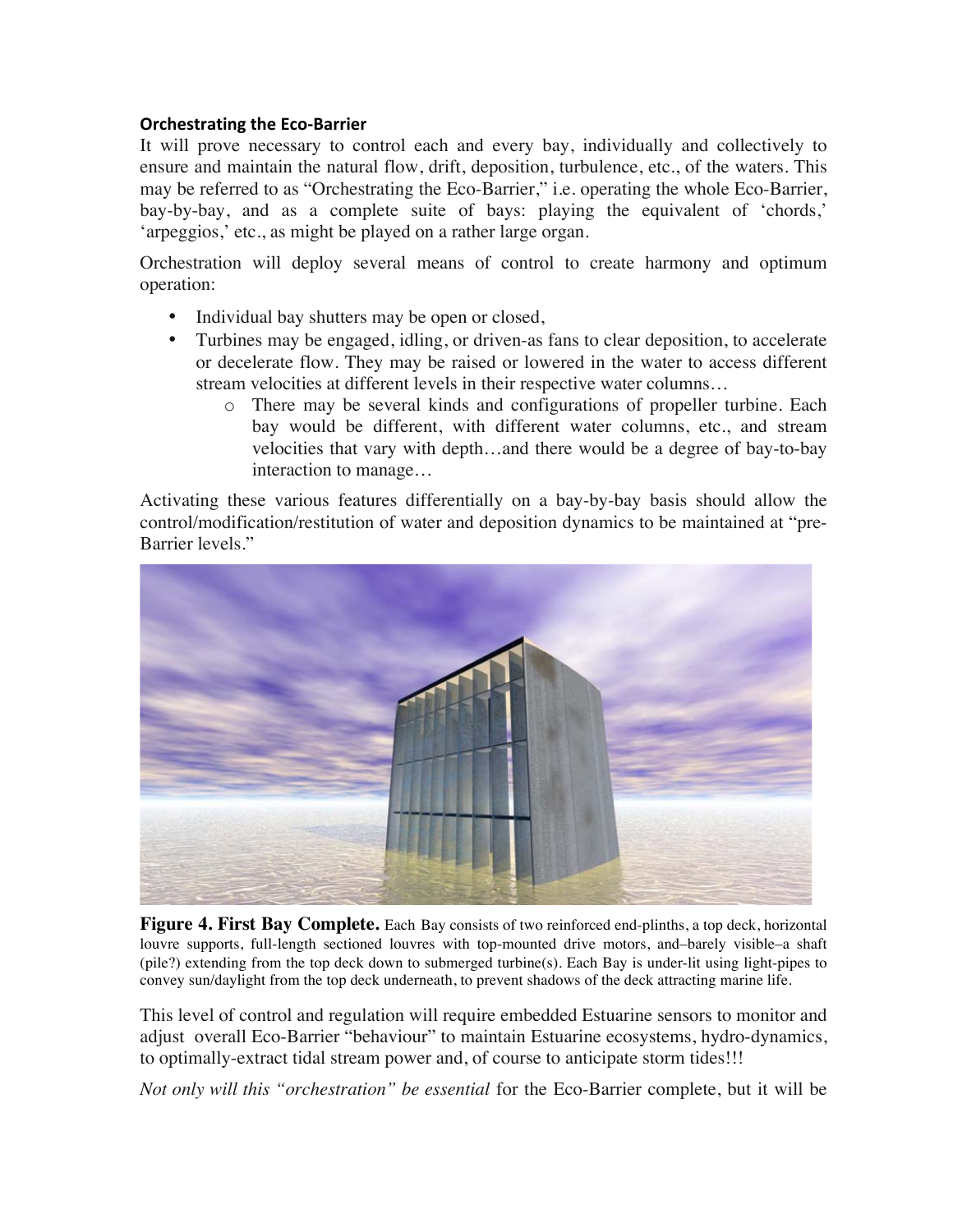the subject of research, tests and trials, too, during development when the Eco-Barrier is still incomplete, with bays, blocks of bays, and gaps…the Estuarine sensors will initially establish a database showing the varying conditions within the Estuary at different points, depths, times of tide/day/month/season. The database will show the natural state of the Estuary *in the absence of any Eco-Barrier.* Subsequently, and as the Eco-Barrier is constructed, the "orchestration" features of the part-complete, and eventually fullycomplete, Eco-Barrier may be employed to maintain the eco-environment in line with its pre-Barrier state, according to the tide, time, season, etc.

This might seem like a challenging prospect, and it will be, but it is both feasible and sensible. In the event, much of this "orchestration" will be amenable to automatic control and management, driven conceivably by genetic algorithms formulated during the development and implementation processes…



**Figure 5. Block of 5 Bays.** All bays under-lit, shutters open in streamlined position. The bays will be of a height greater than the highest storm tide, allowing for rising tides and global warming. They will have to be sufficiently robust, too, to resist the impact of Storm Tides that, like a tsunami, may have the potential to arrive as a powerful wave front. This suggests that each bay may be of limited width, as shown, so that there are many reinforced plinths and that louvres are strongly supported and robust.

## **Project Design Outline**

One potential approach to initiating, organizing and managing such an Eco-Barrier project is illustrated in Figure 6. The focus of the model is the building of individual bays, including submerged tidal stream generators. As each bay is commissioned, it will generate tidal stream power, which will be sold to the National Grid. The money accrued in this fashion will contribute to financing a second bay, which will also sell power to the grid, so accruing more money, and so on.

To make this so-called "bootstrap" system work requires "pump-priming:" the injection of sufficient funds at the outset to set the process in motion, i.e., to build and commission the first few bays, until a point is reached where there are sufficient bays selling sufficient power to the National Grid at a pre-agreed price for the remainder of the project to be selffunding, and eventually profitable, enabling the repayment of the initial pump-priming funds. The whole project essentially "pulls itself up by its bootstraps."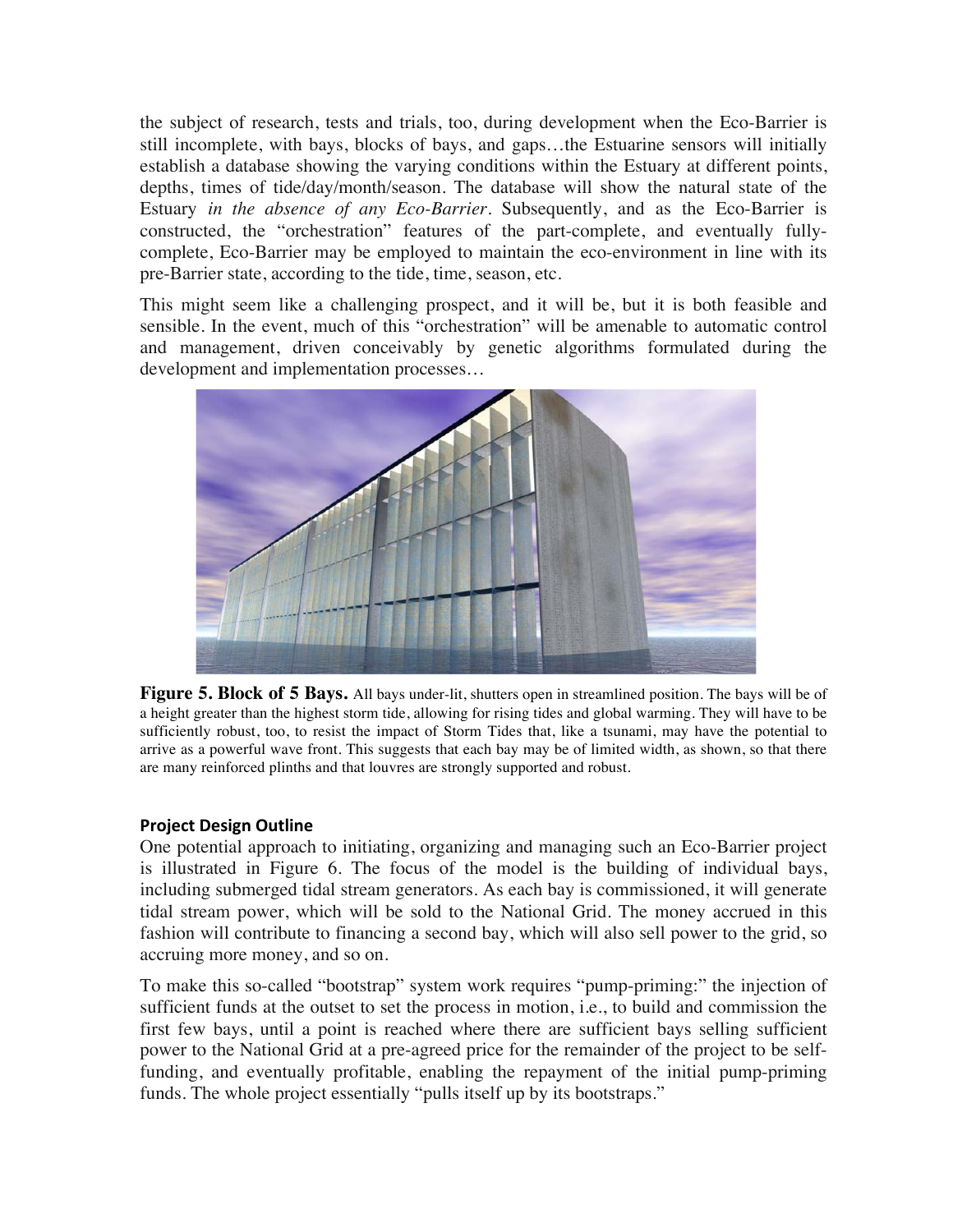Of course, before any of this "hands-on" project work can be started, there will be the need for much investigation, research, modelling, test and trial work. Which will also require funding…and which would best be carried out by cross-discipline teams established at appropriate universities, including–presumably–the Universities of Bristol and Wales as the most immediately concerned…



**Figure 6.** A Causal Loop Model (CLM) of the Severn Estuary Eco-Barrier Project

One necessary research facility would seem to be a working scale model of the Bristol Channel and the Severn Estuary, so that the conditions leading to storm tides and storm surges may be reproduced and the resulting surges observed, including the effects of associated heavy rain, sustained storm winds, etc., on the formation, height and angles of moving wave fronts…Such a model could be used to observe the effects of a Severn Estuary Eco-Barrier both when open and when closed to curb a storm tide. Driven by strong winds, water levels may build up against the closed Eco-Barrier, and there could be a counter-wave reflected off the Eco-Barrier. Heavy rain over the Estuary and river drainoff from surrounding land may raise levels upstream of the Eco-Barrier, too; but, by how much, and to what effect? Clearly, there is a need for much research and planning. And



**Figure 7. Dynamic Model of the Severn Estuary Eco-Barrier Project**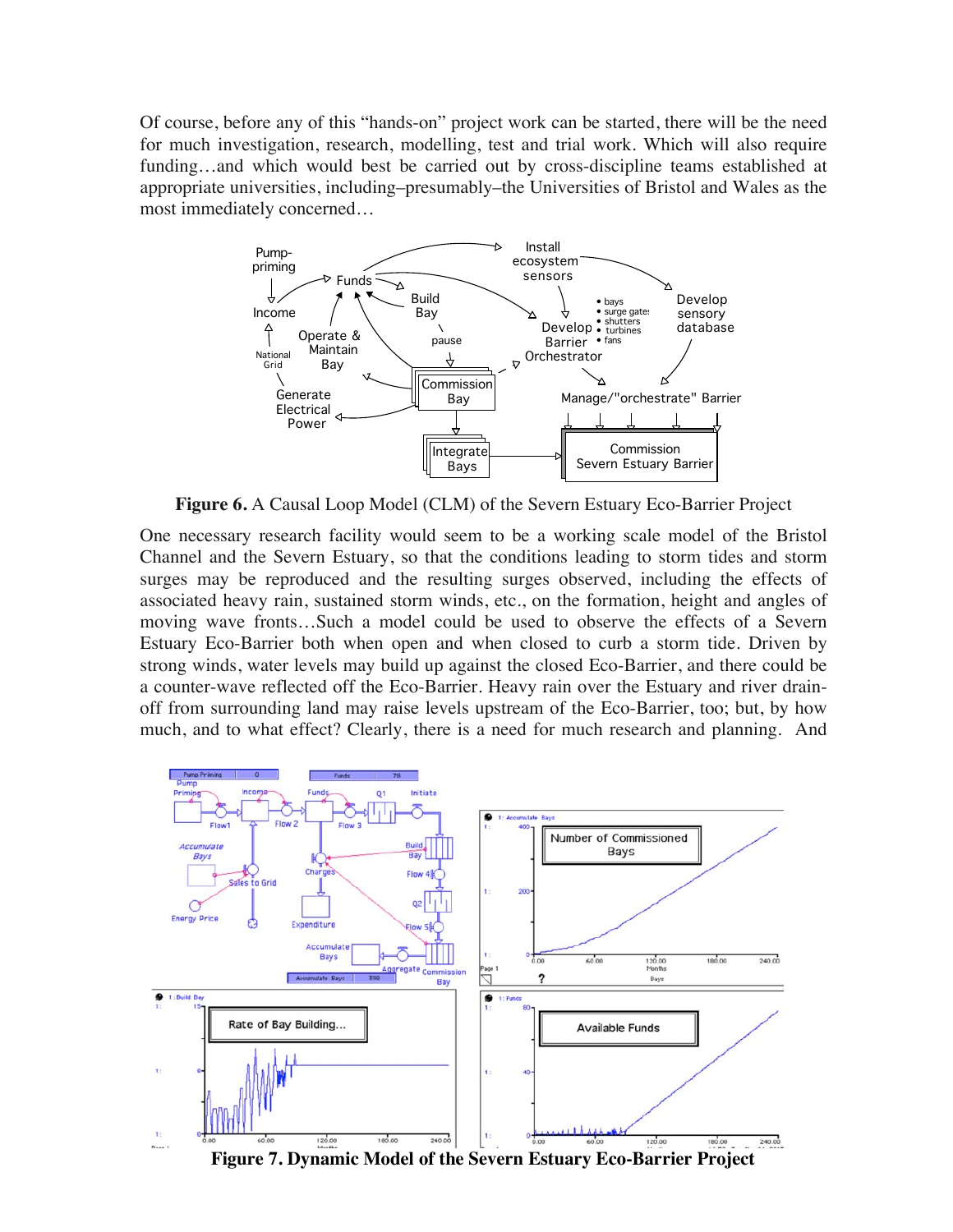time may not be on our side!

Figure 7 shows a dynamic simulation of the Severn Estuary Eco-Barrier Project, based on the model of Figure 6 At top left is a system-dynamic model: the three graphs result from running the model, using notional figures for the costs of building, the selling price of power to the National Grid, the number of bays needed to span the Estuary, etc. Using these notional figures, then, shows that the Rate of Bay Building, bottom left graph, gets off to a slow start–which is in keeping with the philosophy of "gentle introduction," but which is actually the result of restricted funding, as shown on the Available Funds graph. This graph also shows that, at about Month 100, i.e. some 8+ years into the project using the notional figures, the project comes into sufficient income and funds to undertake a steady process of building and commissioning bays. The model, again using only notional figures, completes in some 240 months, i.e. 20 years, having built, commissioned and joined into a single working Eco-Barrier, some 400 bays.

How much power would the Eco-Barrier, complete, generate? That is a difficult question…

Tidal stream technology is not yet mature; competing approaches show promise in different locations and environments. And the SeaGen experience at nearby Lynmouth may not be representative of the power to be safely and sensibly extracted in each and every one of the 400 or so bays of the Severn Estuary Eco-Barrier: some might extract more, some less… It is reasonable, too, to expect that there will be further developments over the next 20 years to enhance generated power performance, and reduce problems of corrosion, damage, repair, maintenance and outages.



**Graph 1. Notional Eco-Barrier Power Generation…**

As a broad "guesstimate," then, it might be "not unreasonable to assume" that the power per bay, some twenty years from now, and using two, three or more turbines as appropriate, might be between O.5MW and 1.5MW, or  $1 \pm 0.5$ MW. Graph 1 shows three lines, for each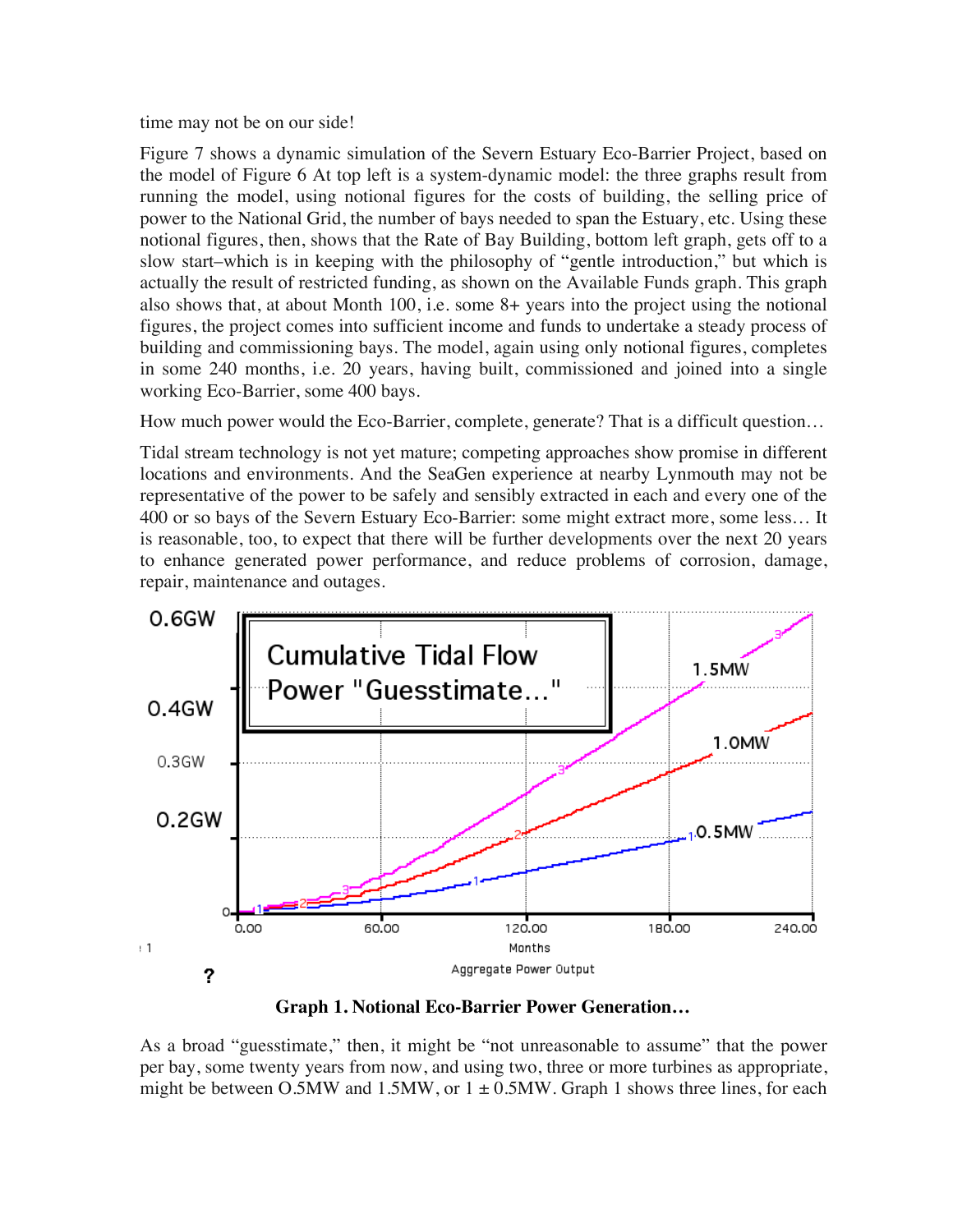of the three notional power generated levels, over a total build time of 240 months, during which times some 400 bays come on line. From the graph, it can be seen that the power build-up is gradual, and reaches its potential (after 20 years using this particular project model) of 0.4 GW  $\pm$  0.2GW. Being tidal power, this output would vary daily, weekly monthly and seasonally.

As a reference, Hinckley C Nuclear Power Station is expected to produce some 3.2GW, and that would be less likely to vary…Aberthaw Power Station, also nearby, generates some 1.56GW, using a mix of coal-fire and biomass; suggestions that it should become a nuclear powered site have been rejected as it is too near habitation, but its future as a coalfired site must surely be in doubt.

The Eco-Barrier, however, is primarily there to protect, conserve and future-proof. Power generation may be a means to an end, rather than an end in itself: nonetheless,  $0.4$ GW  $\pm$ 0.2GW would afford a healthy legacy of exceedingly green, highly predictable/dependable, totally renewable energy of some 2,600GWh per annum.



**Figure 8. Dusk View of the Eco-Barrier, showing Hazard Lights**



**Figure 9. The Eco-Barrier: Open, Ready for Business.** One surge gate is shown in the open position. There could be several such gates, to facilitate the passage of shipping. The height of the Eco-Barrier may be sufficient to pass shipping underneath; else drawbridges will be needed over the surge gates.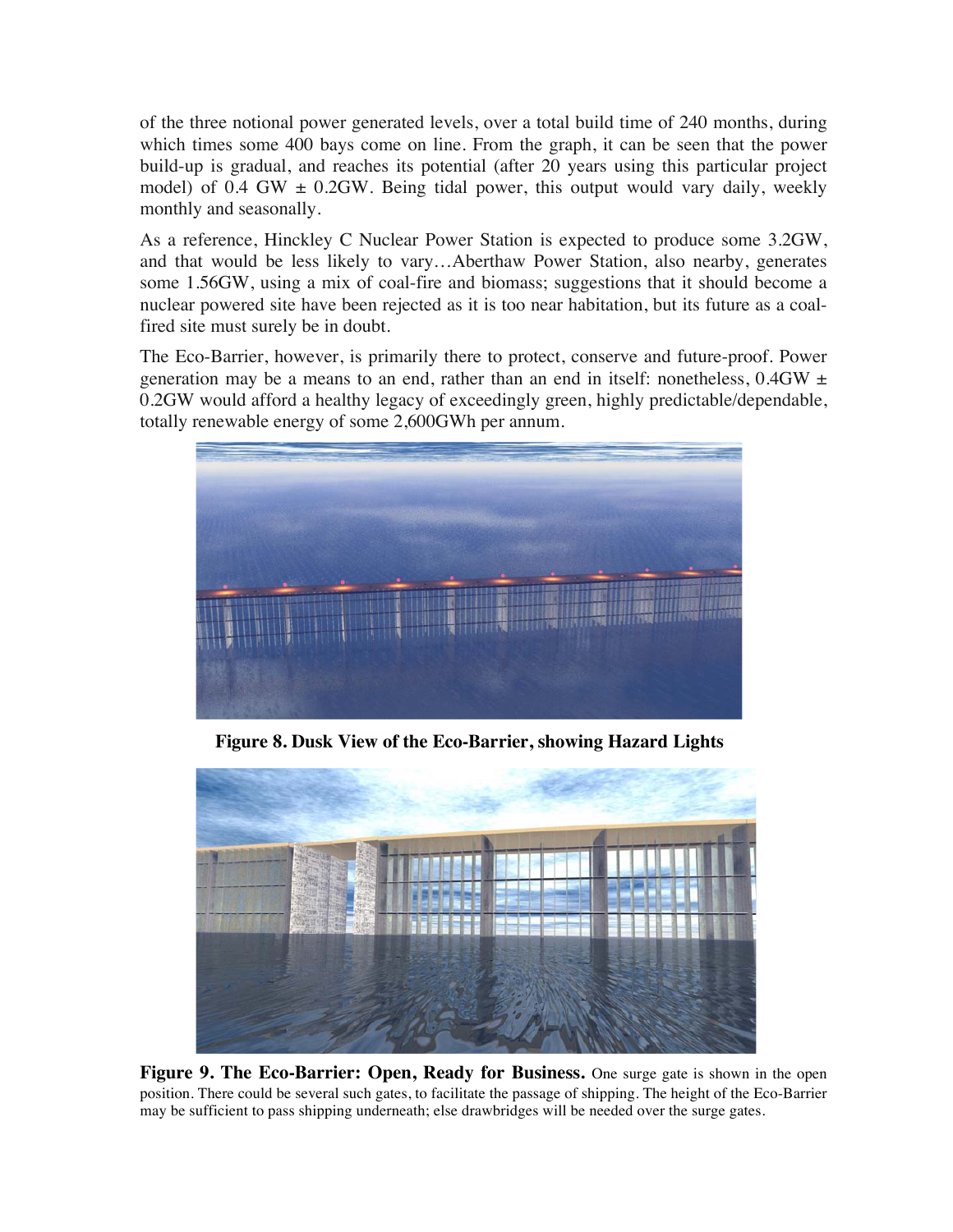

**Figure 10. Eco-Barrier Closed!** In the face of imminent Storm Tide. Both Surge Gates and shutters are closed as the water rises to dangerous levels…

#### **Draining the Somerset Levels**

The Severn Estuary Eco-Barrier could, in principle, aid in draining the Somerset Levels.

The mouth of River Parrett, principal drain of the Somerset Levels, is tidal, which can cause drain-off to back up, rather than flow into the Estuary, so prolonging flooding on the Levels. This happened during the damaging 2014 floods, which covered much of the levels for months… and is likely to recur when there is a low-pressure storm event coming up the Bristol Channel, with accompanying heavy rain.

In such extreme circumstances, the Eco-Barrier could close-off incoming waters, such that only a low neap tide occurred, reducing/stopping tidal back up in the Parrett and other rivers, but without undue effect on Estuarine wildlife….

This would be a rare occurrence, necessary only after the Storm Tide/Storm Surge had subsided, or when–as in 2013/14–heavy rains had flooded the levels, but appears both feasible and reasonable…

#### **Locating the Severn Estuary Eco-Barrier**

The preferred location would, on the face of it, appear to coincide with nominal boundary of the Severn Estuary: see Figure 1 and Figure 2.

- An Eco-Barrier at that location would protect most, if not all, vulnerable sites and situations
- There would be cliffs at both ends, to prevent water from skirting around the ends of the Eco-Barrier
- There is adequate water tidal stream velocity, etc., although faster would be better: tidal stream energy is proportional to the cube of the water stream velocity

However…locating the Seven Estuary Eco-Barrier on, or near, the Estuary boundary: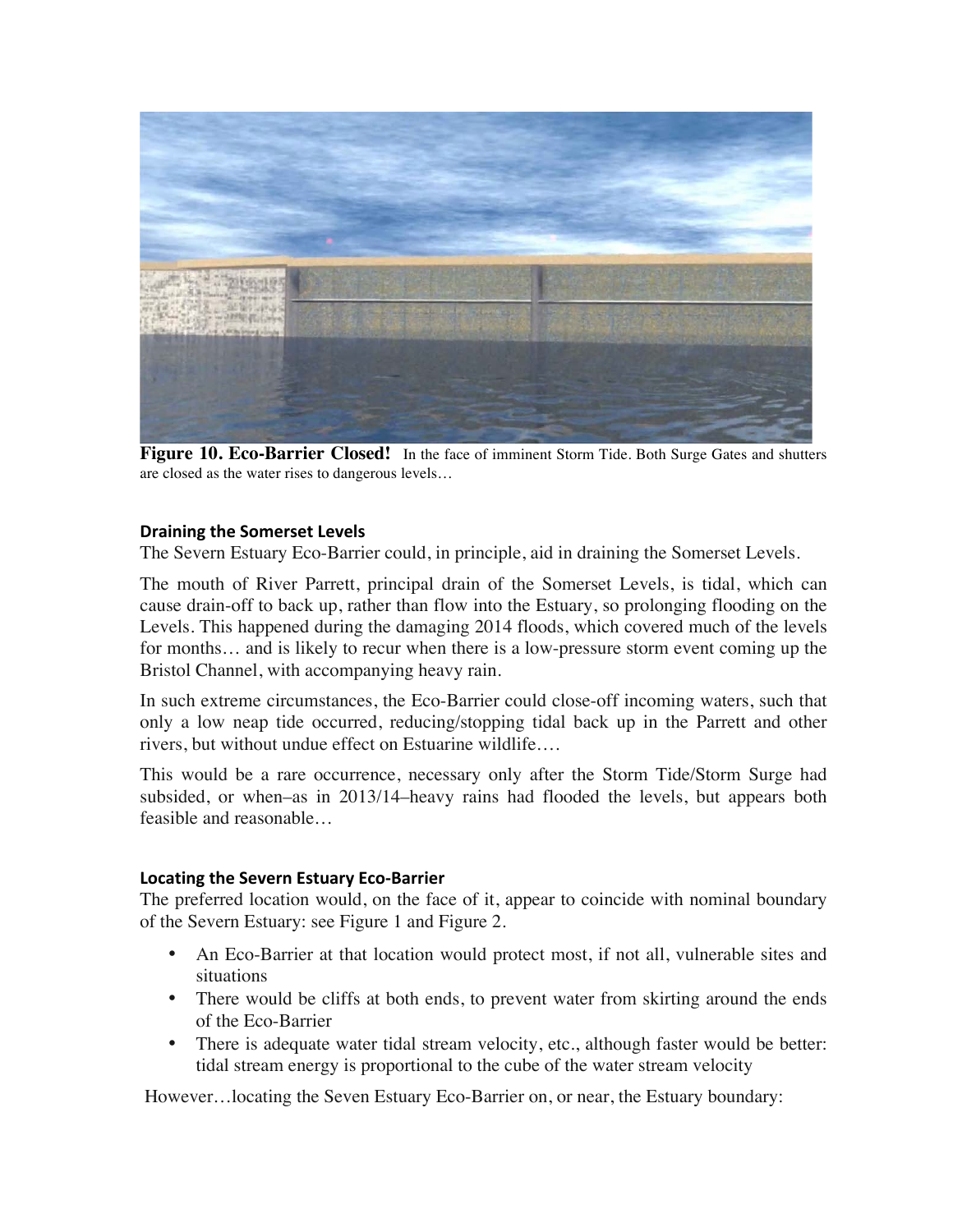- To the South, would impinge on the Exmoor Heritage Coast and the South-West Coast Path in West Somerset
- To the North, would impinge on the Glamorgan Heritage Coast

So, a second question arises:

Is it possible to reconcile an Eco-Barrier on the Estuary boundary with the interests of preserving the unique natural environment of the Severn Estuary?



**Figure 11. Greening the Eco-Barrier.** Three views of the Severn Estuary Eco-Barrier showing the top deck protected by stout hedges to serve as security fencing and windbreaks (the flowering trees may be overkill!). The top would be planted out with soil and flora indigenous to the South Wales and West Somerset coasts, would connect at either end with their respective Heritage Coast environments, with paths for walkers, cyclists, joggers, etc., so becoming a tourist attraction and promoting local wildlife

## **"Greening" the Eco-Barrier**

First, the Severn Estuary Eco-Barrier would be very green anyway… It would

• Protect/conserve the estuarine environment against destructive and deadly storm tides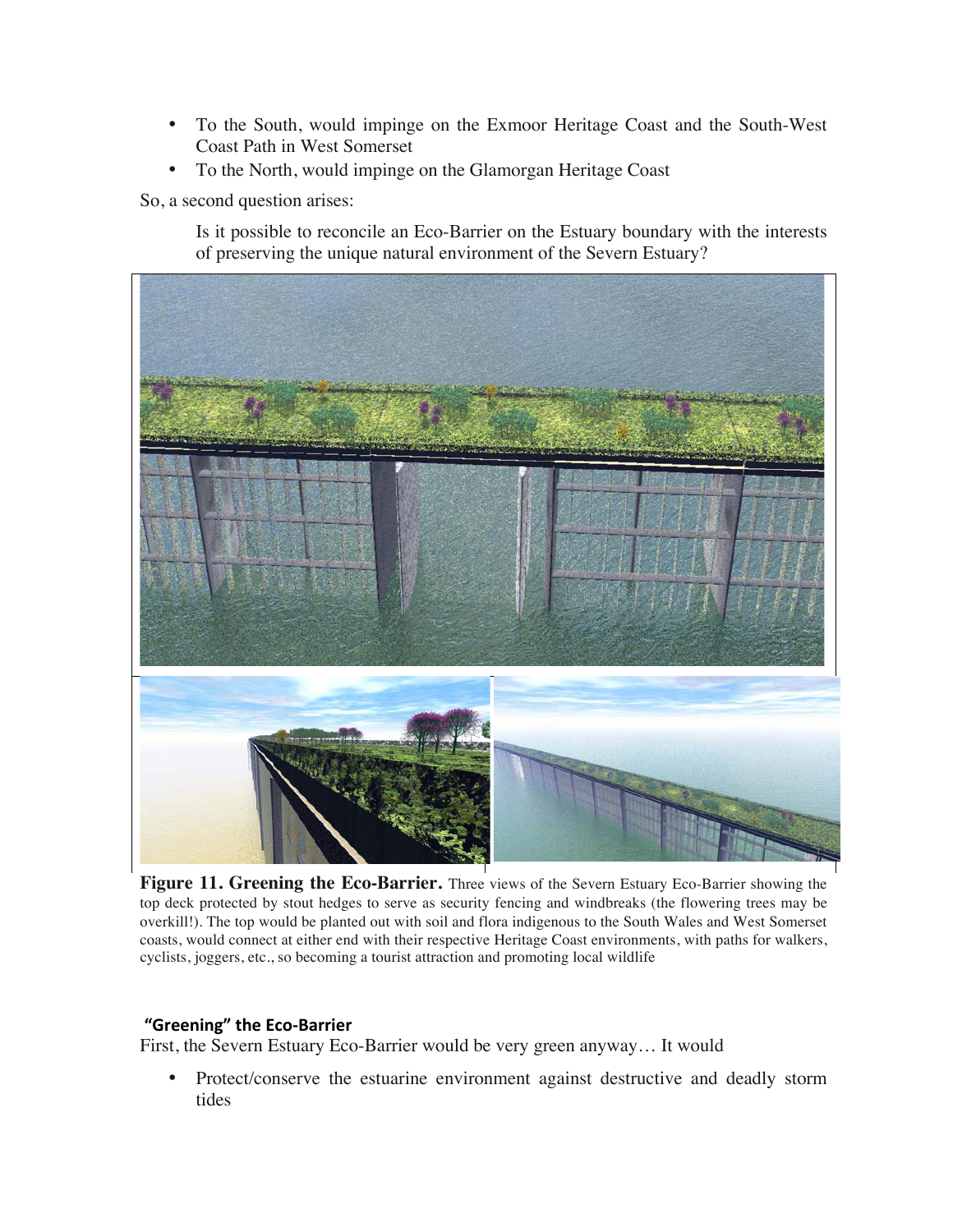• Invisibly-generate v. green "lunar" tidal power - as opposed to fossil fuel, nuclear, bio-fuel, wind-farms, etc.

But, the Eco-Barrier can also be *physically* "greened," see **Figure** 11, by…

- planting the upper deck with trees, bushes, grasses, etc., indigenous to the two interconnected coastlines, and…
- .. turning the Eco-Barrier deck into a natural park area, accessible by the public via existing coastal pathways, etc., and a natural habitat and corridor for birds, insects, small mammals, etc.
- providing pathways for pedestrians and joggers, buggies for the disabled, cycle paths for cyclists, i.e.,
- creating potential tourist attraction, and income, for both Glamorgan and West Somerset

# **Conclusions**

Can we protect the Severn Estuary against impending, highly- destructive storm tides?

It seems 'doable…' - challenging, yet potentially feasible, but…can we afford it?

Using an "eco-sensible" project model, we can have:

- A self-funding Eco-Barrier that preserves, possibly even *enhances*, the unique Severn Estuary environment/ecosystem/biome…
- A healthy supply of truly renewable, exceedingly green energy for the nation
- Income for thru-life development, operating and maintenance costs...

Looks like a "win-win!"

On a more sober note, Government has a "duty of care" to preserve and protect Severn Estuary against increasingly severe storms, rising tides and temperatures from global warming – already threatening our coastlines

It appears feasible & potentially affordable to construct a *Severn Estuary Eco-Barrier* against storm-tides – corresponding to existing *Thames Barrier,* also built to combat storm tides…

This is most definitely NOT some hare-brained scheme for sliding a disguised tidal barrage power-generating scheme under the proverbial door. The primary purpose and function of the Severn Estuary Eco-Barrier would be to protect and conserve: tidal stream would generate only a fraction of that power that might otherwise be obtained from a damaging, full-width Estuary barrage, but should be sufficient to fund construction (given a reasonable, pre-agreed price from the National Grid) and to avoid any damage to the precious and unique Estuarine ecosystem/biome (?)

It would be a major civil engineering project, phased-in over many years, and would need government backing, careful *planning, research, design, development, technology, project & financial management*. But, on the plus side, it would bring protection, conservation, employment, income *and energy* to a deprived area with little current prospect for employment…